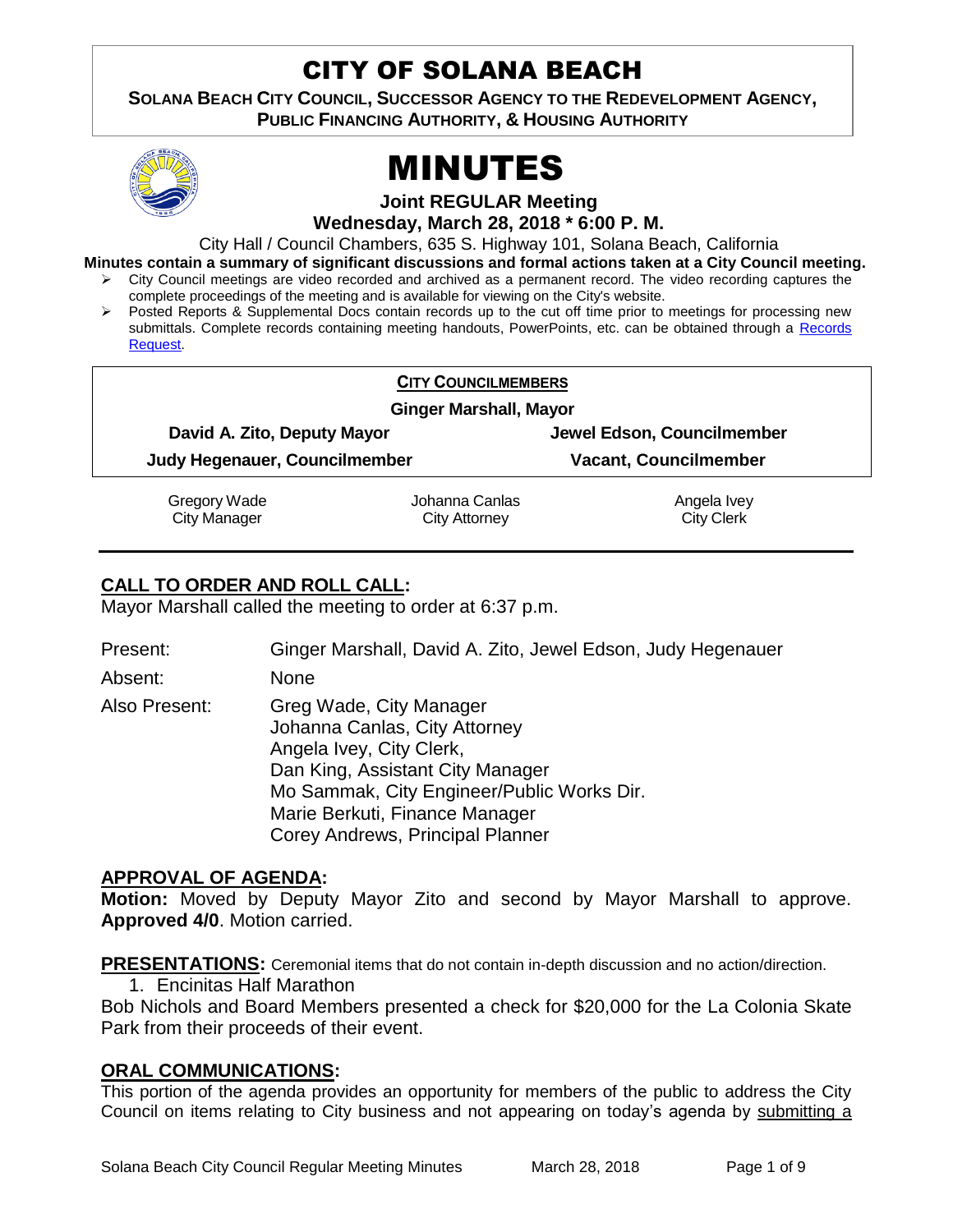speaker slip (located on the back table) to the City Clerk. Comments relating to items on this evening's agenda are taken at the time the items are heard. Pursuant to the Brown Act, no action shall be taken by the City Council on public comment items. Council may refer items to the City Manager for placement on a future agenda. The maximum time allotted for each presentation is THREE MINUTES (SBMC 2.04.190). Please be aware of the timer light on the Council Dais.

Dan Chambers said that he saw the letter from Shenkman and Hughes regarding changing the City's elections from at-large to voting districts and encouraged Council to consider putting it on the next agenda.

Roger Boyd invited the City Council to the semiannual Solana East Side Community Group next Wednesday evening, October 4<sup>th</sup>, at the Lomas Santa Fe Country Club.

Jill McDonald stated that one of the largest homes in their quiet neighborhood was bought by an investor who was renting it out week to week on Airbnb and other sites, that it has become a problem in the City, and that she would be glad to serve on a committee to address the issue.

## **COUNCIL COMMUNITY ANNOUNCEMENTS / COMMENTARY:**

*An opportunity for City Council to make brief announcements or report on their activities. These items are not agendized for official City business with no action or substantive discussion.* 

## **A. CONSENT CALENDAR:** (Action Items) (A.1. - A.5.)

Items listed on the Consent Calendar are to be acted in a single action of the City Council unless pulled for discussion. Any member of the public may address the City Council on an item of concern by submitting to the City Clerk a speaker slip (located on the back table) before the Consent Calendar is addressed. Those items removed from the Consent Calendar by a member of the Council will be trailed to the end of the agenda, while Consent Calendar items removed by the public will be discussed immediately after approval of the Consent Calendar.

#### **A.1. Community Grant Recipient Financial Expenditure Report Fiscal Year 2016-17**. (File 0330-25)

Recommendation: That the City Council

1. Accept and file this report.

[Item A.1. Report \(click here\)](https://solanabeach.govoffice3.com/vertical/Sites/%7B840804C2-F869-4904-9AE3-720581350CE7%7D/uploads/Item_A.1._Report_(click_here)_-_3-28-18.PDF)

*Posted Reports & Supplemental Docs contain records up to the cut off time, prior to the start of the meeting, for processing new submittals. The final official record containing handouts, PowerPoints, etc. can be obtained through a Records Request to the City Clerk's Office.* **Motion:** Moved by Deputy Mayor Zito and second by Mayor Marshall to approve. **Approved 4/0**. Motion carried.

#### **A.2. Register Of Demands.** (File 0300-30)

Recommendation: That the City Council

1. Ratify the list of demands for February 24, 2018 - March 9, 2018.

[Item A.2. Report \(click here\)](https://solanabeach.govoffice3.com/vertical/Sites/%7B840804C2-F869-4904-9AE3-720581350CE7%7D/uploads/Item_A.2._Report_(click_here)_-_3-28-18.PDF)

Posted Reports & Supplemental Docs contain records up to the cut off time, prior to the start of the meeting, for processing new submittals. *The final official record containing handouts, PowerPoints, etc. can be obtained through a Records Request to the City Clerk's Office.* **Motion:** Moved by Deputy Mayor Zito and second by Mayor Marshall to approve. **Approved 4/0**. Motion carried.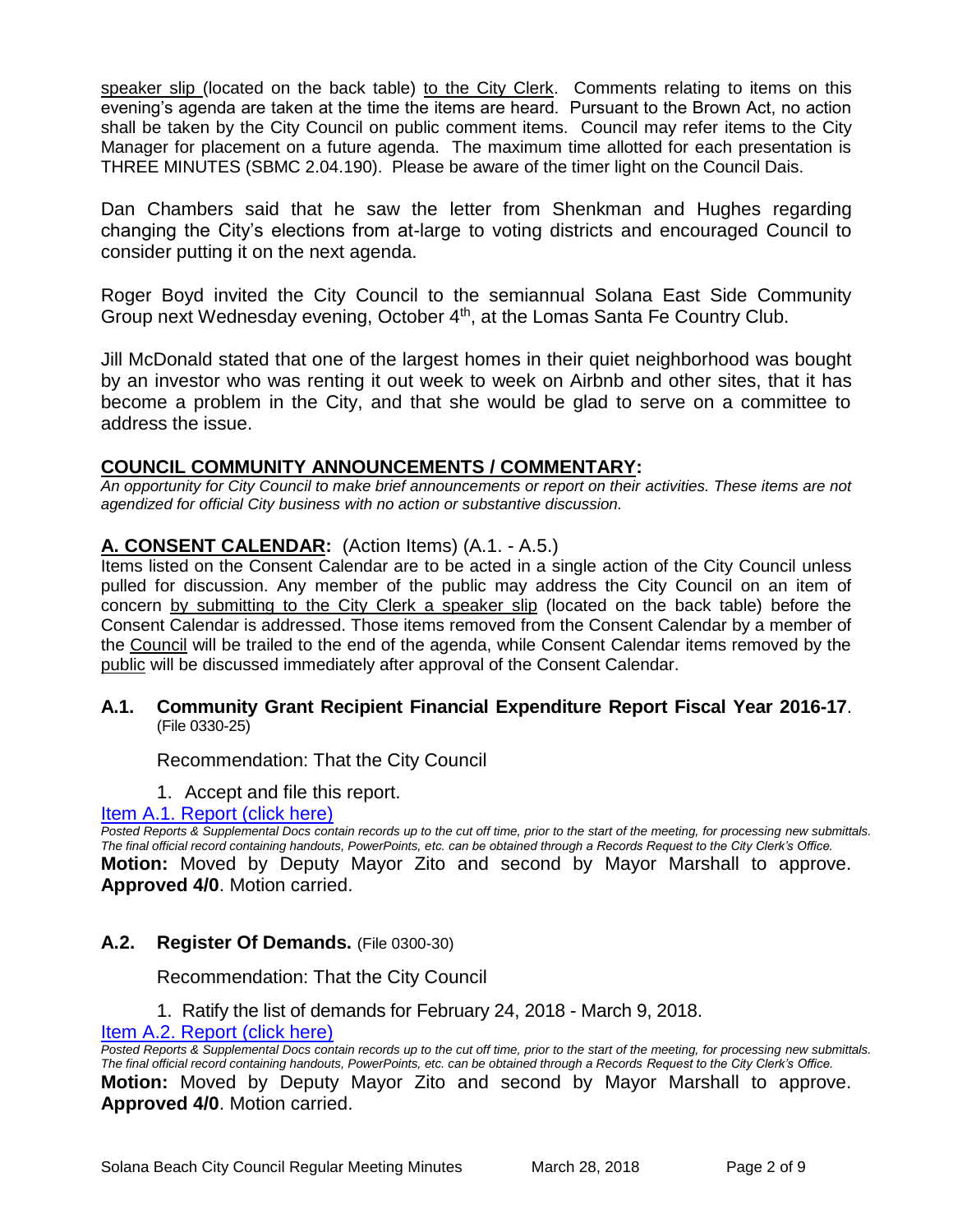## **A.3. General Fund Adopted Budget for Fiscal Year 2017-2018 Changes.** (File 0330-30)

Recommendation: That the City Council

1. Receive the report listing changes made to the Fiscal Year 2017-2018 General Fund Adopted Budget.

#### [Item A.3. Report \(click here\)](https://solanabeach.govoffice3.com/vertical/Sites/%7B840804C2-F869-4904-9AE3-720581350CE7%7D/uploads/Item_A.3._Report_(click_here)_-_3-28-18.PDF)

*Posted Reports & Supplemental Docs contain records up to the cut off time, prior to the start of the meeting, for processing new submittals. The final official record containing handouts, PowerPoints, etc. can be obtained through a Records Request to the City Clerk's Office.*

## **A.4. Active Transportation Grant Application Submittal to SANDAG for the Preparation of Final (100%) Construction Drawings for the Lomas Santa Fe Corridor Active Transportation Improvement Project.** (File 0820-15)

Recommendation: That the City Council

- 1. Adopt **Resolution 2018-026**:
	- a. Authorizing and ratifying the City Manager's decision to submit an application to SANDAG for the *TransNet* Active Transportation Grant Program (for Capital Projects) funding in the amount of \$684,500 for the preparation of final (100%) construction drawings for the Lomas Santa Fe Corridor Active Transportation Improvement Project of which \$616,050 is a request for grant funds and the remaining \$68,450 would be matching funds provided by the City.
	- b. Agreeing that if a grant award is made by SANDAG to fund the preparation of final (100%) construction drawings for the Lomas Santa Fe Corridor Active Transportation Improvement Project, the City of Solana Beach commits to providing \$68,450 in matching funds.
	- c. Agreeing that if a grant award is made by SANDAG to fund the preparation of final (100%) construction drawings for the Lomas Santa Fe Corridor Active Transportation Improvement Project, the City of Solana Beach authorizes the City Manager to accept the grant funds, execute the grant agreement with no exceptions in substantially the same form as attached, and complete the Project.

## [Item A.4. Report \(click here\)](https://solanabeach.govoffice3.com/vertical/Sites/%7B840804C2-F869-4904-9AE3-720581350CE7%7D/uploads/Item_A.4._Report_(click_here)_-_3-28-18.PDF)

## [A.4. Updated Report #1 \(03-28-18\)](https://solanabeach.govoffice3.com/vertical/Sites/%7B840804C2-F869-4904-9AE3-720581350CE7%7D/uploads/A.4._Updated_Report_1_-_03-28-18.pdf)

*Posted Reports & Supplemental Docs contain records up to the cut off time, prior to the start of the meeting, for processing new submittals. The final official record containing handouts, PowerPoints, etc. can be obtained through a Records Request to the City Clerk's Office.* **Motion:** Moved by Deputy Mayor Zito and second by Mayor Marshall to approve. **Approved 4/0**. Motion carried.

## **A.5. San Diego Association of Governments Regarding the Regional Shoreline Monitoring Program.** (File 0610-12)

Recommendation: That the City Council

1. Adopt **Resolution 2018-033** authorizing the City Manager to enter into a Memorandum of Understanding with the San Diego Association of Governments regarding the Regional Shoreline Monitoring Program.

[Item A.5. Report \(click here\)](https://solanabeach.govoffice3.com/vertical/Sites/%7B840804C2-F869-4904-9AE3-720581350CE7%7D/uploads/Item_A.5._Report_(click_here)_-_3-28-18.PDF)

*Posted Reports & Supplemental Docs contain records up to the cut off time, prior to the start of the meeting, for processing new submittals. The final official record containing handouts, PowerPoints, etc. can be obtained through a Records Request to the City Clerk's Office.* **Motion:** Moved by Deputy Mayor Zito and second by Mayor Marshall to approve. **Approved 4/0**. Motion carried.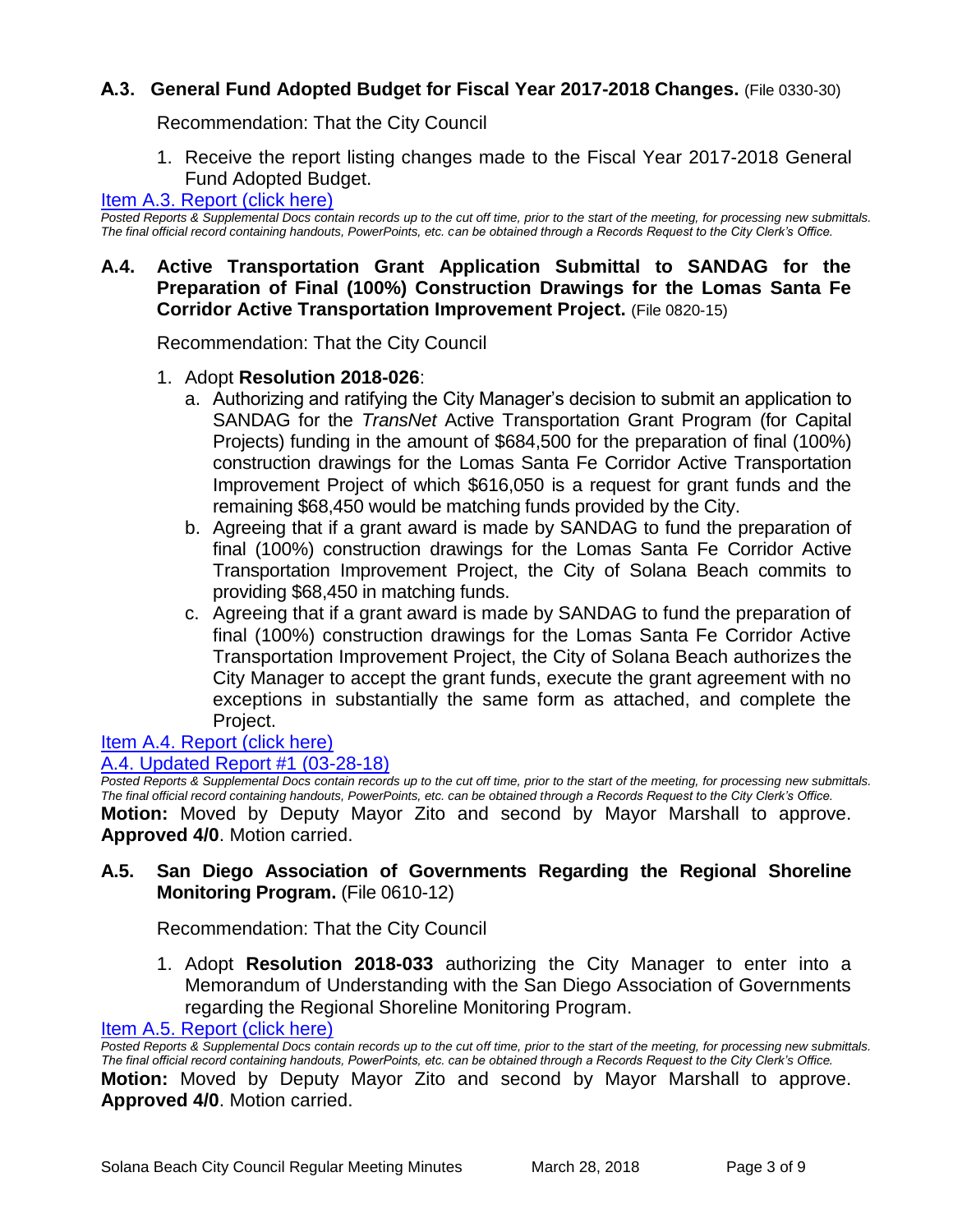## **C. STAFF REPORTS**: (C.1.)

## **C.3. Policy Related to Gun Safety and Regulation.** (File 0250-70)

Recommendation: That the City Council

1. Discuss, review, and consider **Resolution 2018-036** opposing legislation such as the Concealed Carry Reciprocity Act of 2017 and urging Federal and State representatives to enact responsible gun safety regulations.

[Item C.3. Report \(click here\)](https://solanabeach.govoffice3.com/vertical/Sites/%7B840804C2-F869-4904-9AE3-720581350CE7%7D/uploads/Item_C.3._Report_(click_here)_-_3-28-18.PDF)

[C.3. Supplemental Documents \(03-28-18 updated 445pm\)](https://solanabeach.govoffice3.com/vertical/Sites/%7B840804C2-F869-4904-9AE3-720581350CE7%7D/uploads/C.3._Supplemental_Documents_(03-28_updated_440pm).PDF)

*Posted Reports & Supplemental Docs contain records up to the cut off time, prior to the start of the meeting, for processing new submittals. The final official record containing handouts, PowerPoints, etc. can be obtained through a Records Request to the City Clerk's Office.*

Greg Wade, City Manager, introduced the item.

Max Granholm said he was in  $7<sup>th</sup>$  grade at Earl Warren Middle School and asked the Council to pass Resolution 2018-036, that he did not believe a kid under 21 should ever be allowed to purchase a gun, that it increased the probability of an underage shooter on a school campus, that no one needed a military style rifle or large amounts of ammo for selfprotection, that all owners of guns should have safety training, and to consider passing the resolution for common sense gun laws to keep him and his friends safe.

Alyssa Verheem said she was a junior at Fusion Academy, that her best friend was an hour away from the recent school shooting at Parkland, that it was harder to get a driver's license than a gun, that the Del Mar gun shows did not reflect the values of the local family oriented community, to join Del Mar in opposing gun shows at the Del Mar Fairgrounds, that she agreed with the resolution asking the federal government to oppose conceal carry reciprocity, and urged Council to pass it.

Cindi Clemons said she was a member of the newly formed grassroots group Never Again CA to end gun violence through legislation, education and activism, urged Council to pass the resolution opposing conceal carry reciprocity with an amendment opposing gun shows on public property in Del Mar, that the Del Mar Fairgrounds should be a venue for family friendly events, that a cannabis show was recently banned, that her nephew heard gun shots at Kelly School in Carlsbad where two of his classmates were shot seven years ago, that it was a policy decision for the  $22<sup>nd</sup>$  Agricultural District to allow gun shows, the contract manual governing the Fairgrounds Board allowed children under 18 to attend a gun show if accompanied by an adult, that AR15s were not permitted to be displayed but that an attendees told her there was one on display, and asked the Council to join the Del Mar City Council in opposing the Del Mar gun shows.

Dwight Worden, Mayor of City of Del Mar, said he was giving support and encouraging Council to adopt the resolution, that the culture needed to change like the Mothers Against Drunk Driving (MADD) model, that Del Mar was sponsoring legislation that would change the state law prohibiting the Fairgrounds from allowing gun shows if the hosting city in which the Fairgrounds lies opposes it, and hoped the Council will join them in supporting it.

Adele Josepho said she supported the item, that better gun safety laws in the country were needed, suggested that the resolution be amended to include an opposition to all future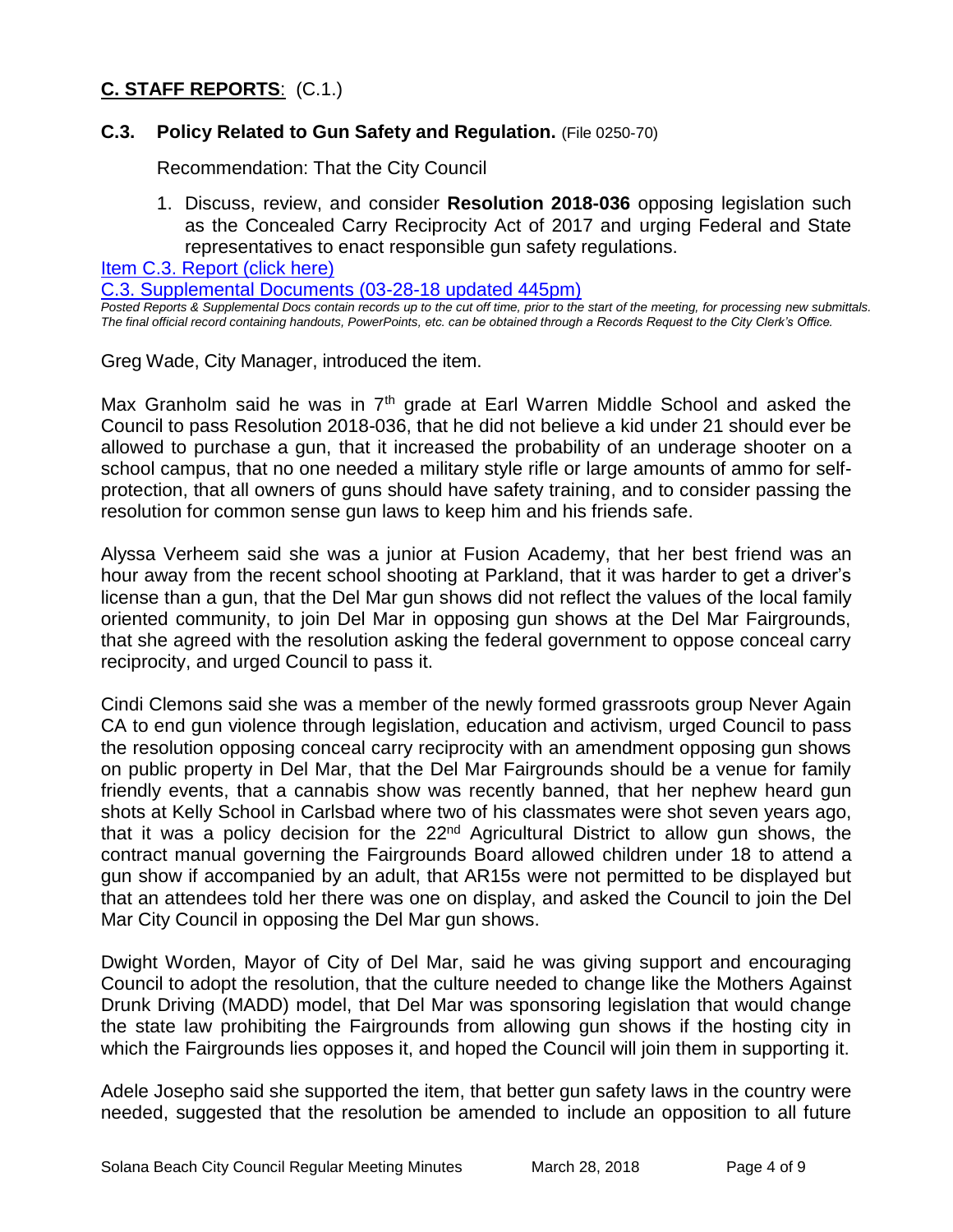gun shows at the Del Mar Fairgrounds, and that the City actively work with the Fair Board to discontinue gun shows.

Sofia Kwee said she is a junior from Canyon Crest Academy High School, that she recently walked out of the classroom to protest gun violence, that last week a student heard an explosion in the chemistry lab and the police arrived and students are taught to assume the worst, that students should feel safe at their school and not have to worry about the possibility of a shooting, that promoting guns at the Del Mar Fairgrounds did not represent the view of adolescents in the community, the gun show brings more guns and ammunition to the neighborhood, that California should take a leadership role in protecting children and not be forced to abide by other states' rules, and asked Council to consider the adolescents in the community.

Andi MacLeod (time donated by Jill Cooper) said she was devastated by what had happened, supported sensible and responsible gun ownership, went to the gun show for the first time and the first thing she saw was AR15s, that she saw a demonstration of aftermarket devices that would make adjustments to guns, that there was misinformation communicated at the gun show regarding laws, that a stun gun was sold to someone underage to purchase it, and asked that Council advocate for resolutions like this return to a safer community.

Michaela said she was a senior at Canyon Crest Academy, that gun shows did not reflect the family oriented values of the community, that no one could be silent and must unite in peaceful protest, that the conceal carry reciprocity act of 2017 and the Del Mar gun show encouraged an obsession with firearms, that no one wanted to risk what happened in Parkland to happen to local neighborhoods, and that her high school had received threats of shootings.

Kelly Harless said she supported the resolution to oppose the conceal and carry reciprocity bill that recently passed, asked the Council to oppose the gun shows at Del Mar fairgrounds, cited Section 6.25 of the contract manual for the District Agricultural Association states "whether or not a fair rents out their facility for gun shows is a policy decision to be made by the fair board and their community," that Solana Beach residents wanted common sense gun laws and that the gun shows at the Del Mar fairgrounds did not meet the values of many of Solana Beach residents, that hundreds of Solana Beach students joined their local schools on the March 14<sup>th</sup> National School Walkout demanding that legislators take action against school violence, more than 150 people on March 17<sup>th</sup> protested the gun shows at the Del Mar Fairgrounds, asked Council to pass the resolution and to include an amendment opposing the gun shows at the Del Mar Fairgrounds, and asked Mayor Marshall to comment regarding her endorsement by the Gun Owners Association of San Diego and on her communications with the agricultural board about the Del Mar gun shows.

Priya Garcia said she was an alumni of Torrey Pines High School, that she opposed the conceal and carry reciprocity, asked Council to add an amendment banning the gun shows at the Del Mar Fairgrounds, and that gun shows were not reflective of the community.

Council discussed appreciation for the speakers, some initial pause about the resolutions because of the First Amendment considerations and free speech, that the resolution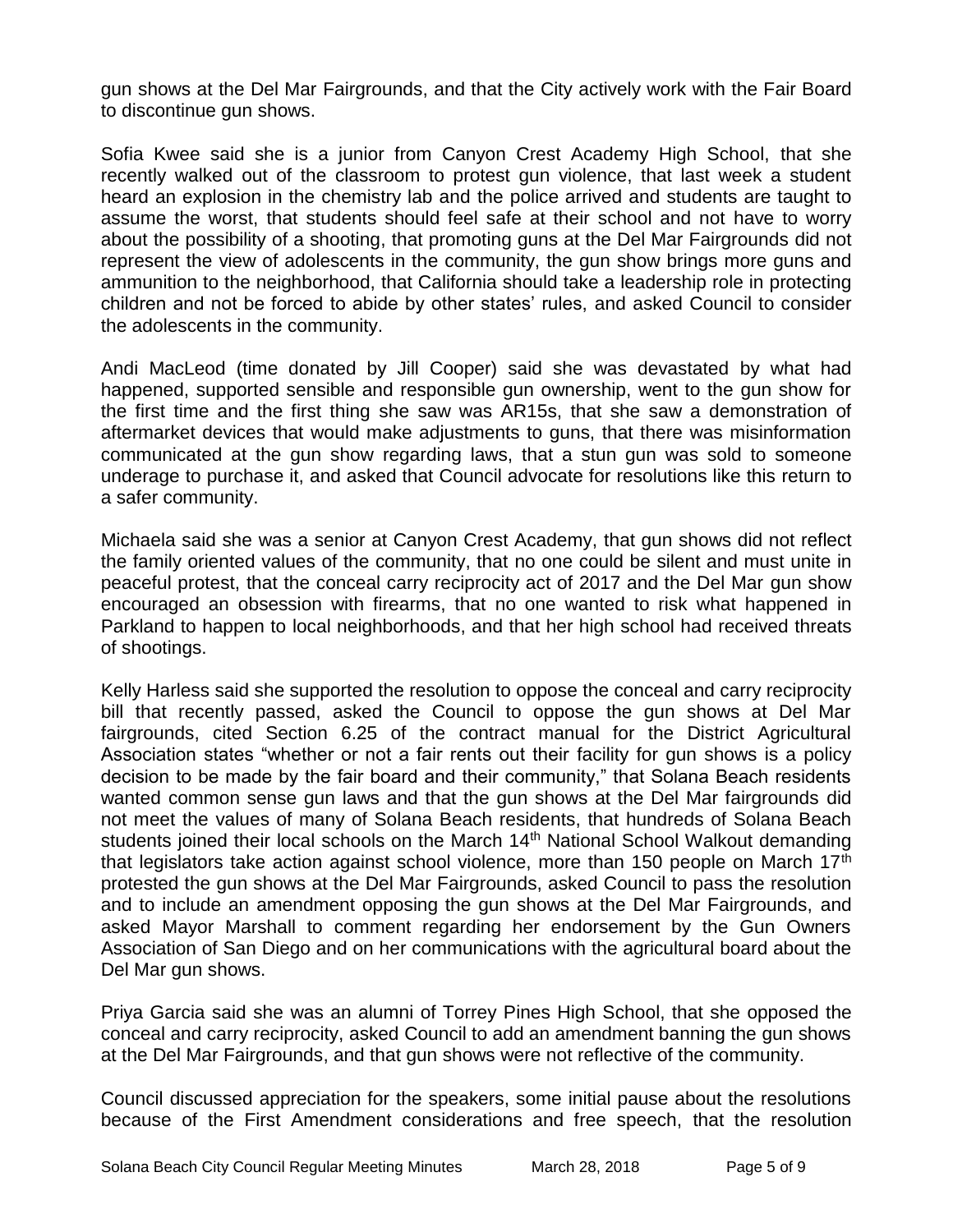should include the language that was adopted by the City of Del Mar to oppose gun shows, that it was a well-documented fact that no other developed nation came close to the rank of U.S. gun violence, and that there appeared to be an obvious and overwhelming support for the resolution.

Mayor Marshall stated that she was a Second Amendment supporter, appreciated the First Amendment, and that if one did not want to go to a gun show or a horse race they did not have to attend.

**Motion:** Moved by Deputy Mayor Zito and second by Councilmember Edson to approve. **Approved 3/1** (Noes: Marshall). Motion carried.

Mayor Marshall recessed the meeting at 7:28 p.m. for a break and reconvened at 7:34 p.m.

## **B. PUBLIC HEARINGS:** (B.1. – B.4.)

This portion of the agenda provides citizens an opportunity to express their views on a specific issue as required by law after proper noticing by submitting a speaker slip (located on the back table) to the City Clerk. After considering all of the evidence, including written materials and oral testimony, the City Council must make a decision supported by findings and the findings must be supported by substantial evidence in the record. An applicant or designees for a private development/business project, for which the public hearing is being held, is allotted a total of fifteen minutes to speak, as per SBMC 2.04.210. A portion of the fifteen minutes may be saved to respond to those who speak in opposition. All other speakers have three minutes each. Please be aware of the timer light on the Council Dais.

## **B.1. Public Hearing – Tax Exempt Fiscal Responsibility Act (TEFRA) Hearing for Conduit Financing for the Pearl Apartments Affordable Housing Project located in the 500 Block of South Sierra Avenue, Solana Beach.** (File 0600-40)

Recommendation: That the City Council

- 1. Conduct the TEFRA Public Hearing: Open the public hearing, Report Council disclosures, Receive public testimony, Close the public hearing.
- 2. Adopt **Resolution 2018-034** in favor of the issuance of the bonds by the CMFA. [Item B.1. Report \(click here\)](https://solanabeach.govoffice3.com/vertical/Sites/%7B840804C2-F869-4904-9AE3-720581350CE7%7D/uploads/Item_B.1._Report_(click_here)_-_3-28-18.PDF)

*Posted Reports & Supplemental Docs contain records up to the cut off time, prior to the start of the meeting, for processing new submittals. The final official record containing handouts, PowerPoints, etc. can be obtained through a Records Request to the City Clerk's Office.*

Greg Wade, City Manager, introduced the item.

Council, Staff, and Developer discussed that the City would be under no obligation to pay these and they were completely the developers responsibility, that is the developer was gone that the City still would own the property, that it would be a long term lease and that the City's ownership would not be affected, and anticipated issuance fees.

**Motion:** Moved by Deputy Mayor Zito and second by Mayor Marshall to close the public hearing. **Approved 4/0**. Motion carried.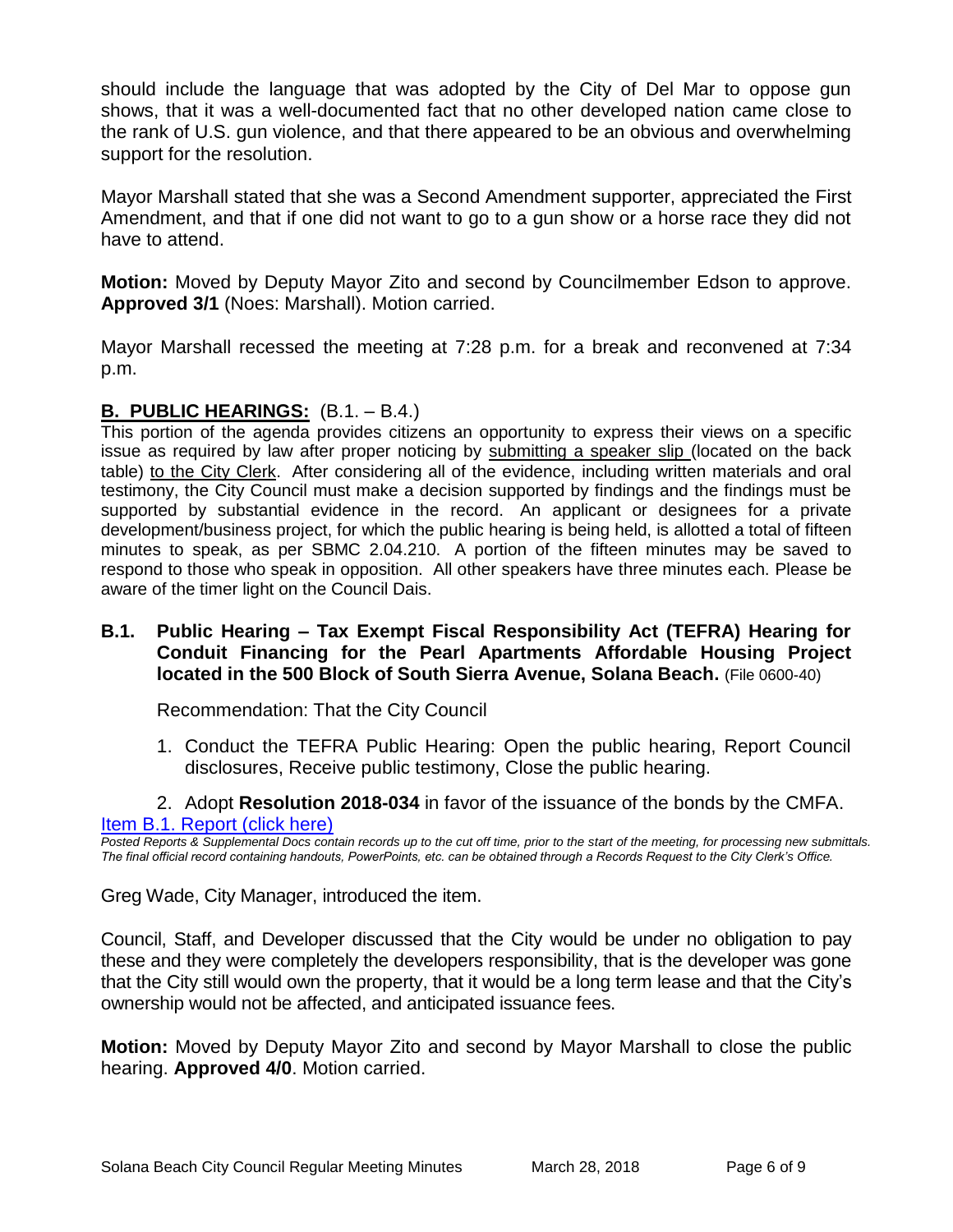**Motion:** Moved by Deputy Mayor Zito and second by Mayor Marshall to approve. **Approved 4/0**. Motion carried.

## **B.2. Public Hearing: 708 Castro Street, Applicants: Casey, Behfar, Case 17-17-12.** (File 0600-40)

The proposed project meets the minimum objective requirements under the SBMC, is consistent with the General Plan and may be found, as conditioned, to meet the discretionary findings required as discussed in this report to approve a DRP and administratively issue a SDP. Therefore, Staff recommends that the City Council:

- 1. Conduct the Public Hearing: Open the Public Hearing, Report Council Disclosures, Receive Public Testimony, Close the Public Hearing;
- 2. Find the project exempt from the California Environmental Quality Act pursuant to Section 15303 of the State CEQA Guidelines; and
- 3. If the City Council makes the requisite findings and approves the project, adopt **Resolution 2018-025** conditionally approving a DRP and an administrative SDP to construct a new second-story addition to an existing one-story, single-family residence with an attached two car garage at 708 Castro Street.

#### [Item B.2. Report \(click here\)](https://solanabeach.govoffice3.com/vertical/Sites/%7B840804C2-F869-4904-9AE3-720581350CE7%7D/uploads/Item_B.2._Report_(click_here)_-_3-28-18.PDF)

[B.2. Updated Report #1 \(03-28-18\)](https://solanabeach.govoffice3.com/vertical/Sites/%7B840804C2-F869-4904-9AE3-720581350CE7%7D/uploads/B.2._Updated_Report_1_-_03-28-18.pdf)

**Posted Reports & Supplemental Docs contain records up to the cut off time, prior to the start of the meeting, for processing new submittals.** *The final official record containing handouts, PowerPoints, etc. can be obtained through a Records Request to the City Clerk's Office.*

Greg Wade, City Manager, introduced the item.

Regina Ochoa, Assistant Planner presented a PowerPoint (on file).

Council disclosures.

**Motion:** Moved by Deputy Mayor Zito and second by Mayor Marshall to close the public hearing. **Approved 4/0**. Motion carried.

**Motion:** Moved by Councilmember Edson and second by Councilmember Edson to approve. **Approved 4/0**. Motion carried.

## **B.3. Introduction (1st Reading) Ordinance 482 Establishing a Minimum Average Workspace of per Employee Working in a Business Space.** (File 0610-10)

This item was removed from this agenda.

**B.4. Approving the Housing Element Annual Progress Report and Housing Successor Annual Report for Fiscal Year 2016/17 and Directing Submittal to the California Department of Housing and Community Development and the Governor's Office of Planning and Research.** (File 0630-10)

Recommendation: That the City Council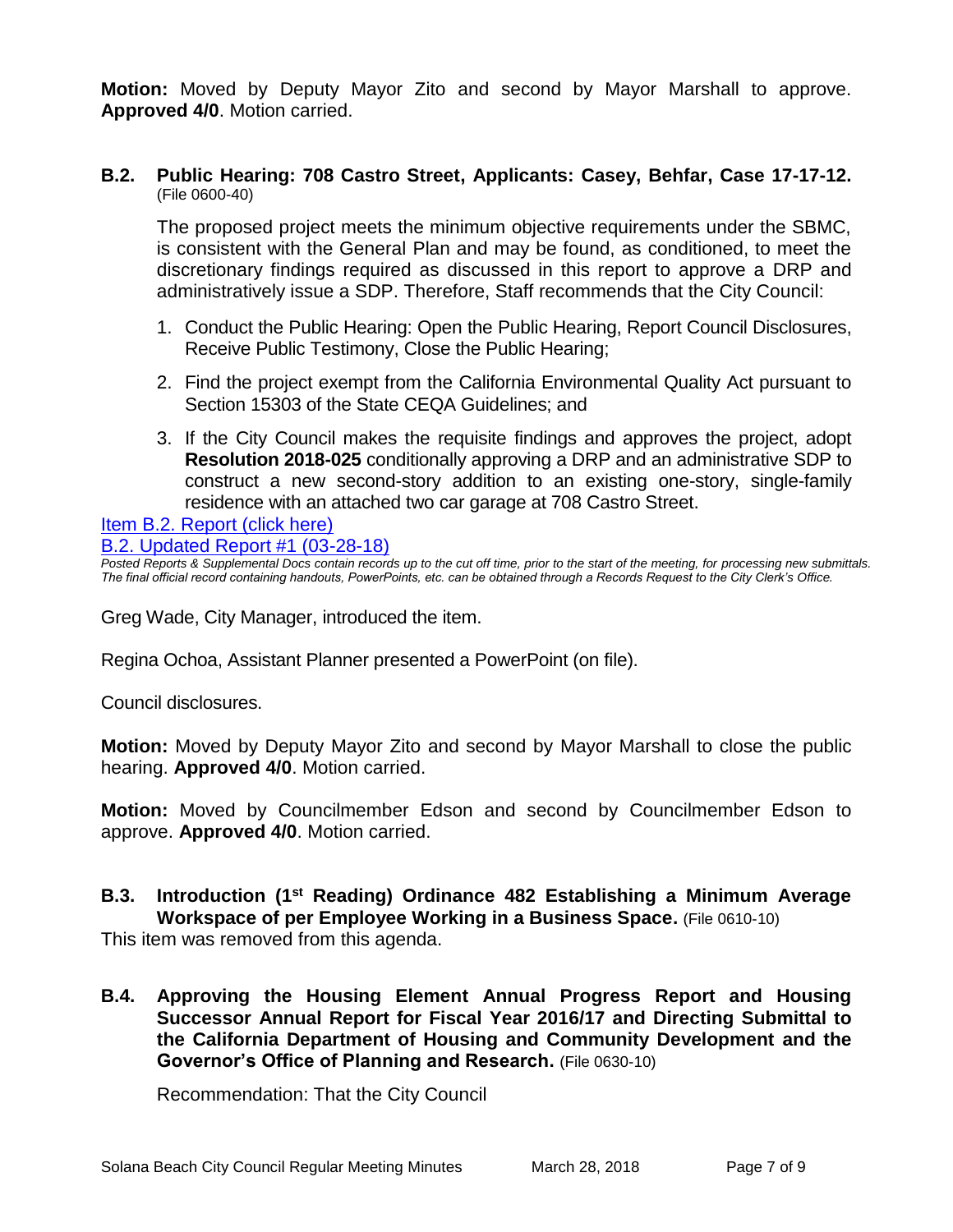- 1. Conduct the Public Hearing: Open the public hearing, Report Council disclosures, Receive public testimony, Close the public hearing.
- 2. Find the project exempt from the California Environmental Quality Act pursuant to Section 21065 of the State CEQA Guidelines; and
- 3. Adopt **Resolution 2018-024** approving the 2017 Housing Element Annual Progress Report and the 2016/17 Housing Successor Annual Report as submitted and directing City Staff to file the report with the California Department of Housing and Community Development and the Governor's Office of Planning and Research.

[Item B.4. Report \(click here\)](https://solanabeach.govoffice3.com/vertical/Sites/%7B840804C2-F869-4904-9AE3-720581350CE7%7D/uploads/Item_B.4._Report_(click_here)_-_3-28-18.PDF)

*Posted Reports & Supplemental Docs contain records up to the cut off time, prior to the start of the meeting, for processing new submittals. The final official record containing handouts, PowerPoints, etc. can be obtained through a Records Request to the City Clerk's Office.*

Greg Wade, City Manager, introduced the item.

Corey Andrews, Principal Planner, presented a PowerPoint (on file).

Mayor Marshall opened the public hearing.

**Motion:** Moved by Deputy Mayor Zito and second by Mayor Marshall to close the public hearing. **Approved 4/0**. Motion carried.

**Motion:** Moved by Deputy Mayor Zito and second by Mayor Marshall to approve. **Approved 4/0**. Motion carried.

## **C. STAFF REPORTS**: (C.1. - C.2.)

## **C.1. Consideration of the City Council Vacancy Created by the Resignation of Former Councilmember Mike Nichols.** (File 0410-85)

Recommendation: That the City Council

1. Discuss the options outlined above in filling the vacancy and provide Staff with direction.

[Item C.1. Report \(click here\)](https://solanabeach.govoffice3.com/vertical/Sites/%7B840804C2-F869-4904-9AE3-720581350CE7%7D/uploads/Item_C.1._Report_(click_here)_-_3-28-18.PDF)

*Posted Reports & Supplemental Docs contain records up to the cut off time, prior to the start of the meeting, for processing new submittals. The final official record containing handouts, PowerPoints, etc. can be obtained through a Records Request to the City Clerk's Office.*

Johanna Canlas, City Attorney, introduced the item.

Peter Zahn stated that he would suggest that given the tight time frame to consider providing as much transparency as possible.

Council discussed supporting a brief application period for appointment and a transparent process, the need to return to a full council, to avoid the cost of a special election, to ask the appointee to not run for the seat in the November election to preserve a fair and competitive election, and that an experienced former Councilmember may be a benefit due to the many issues coming before Council.